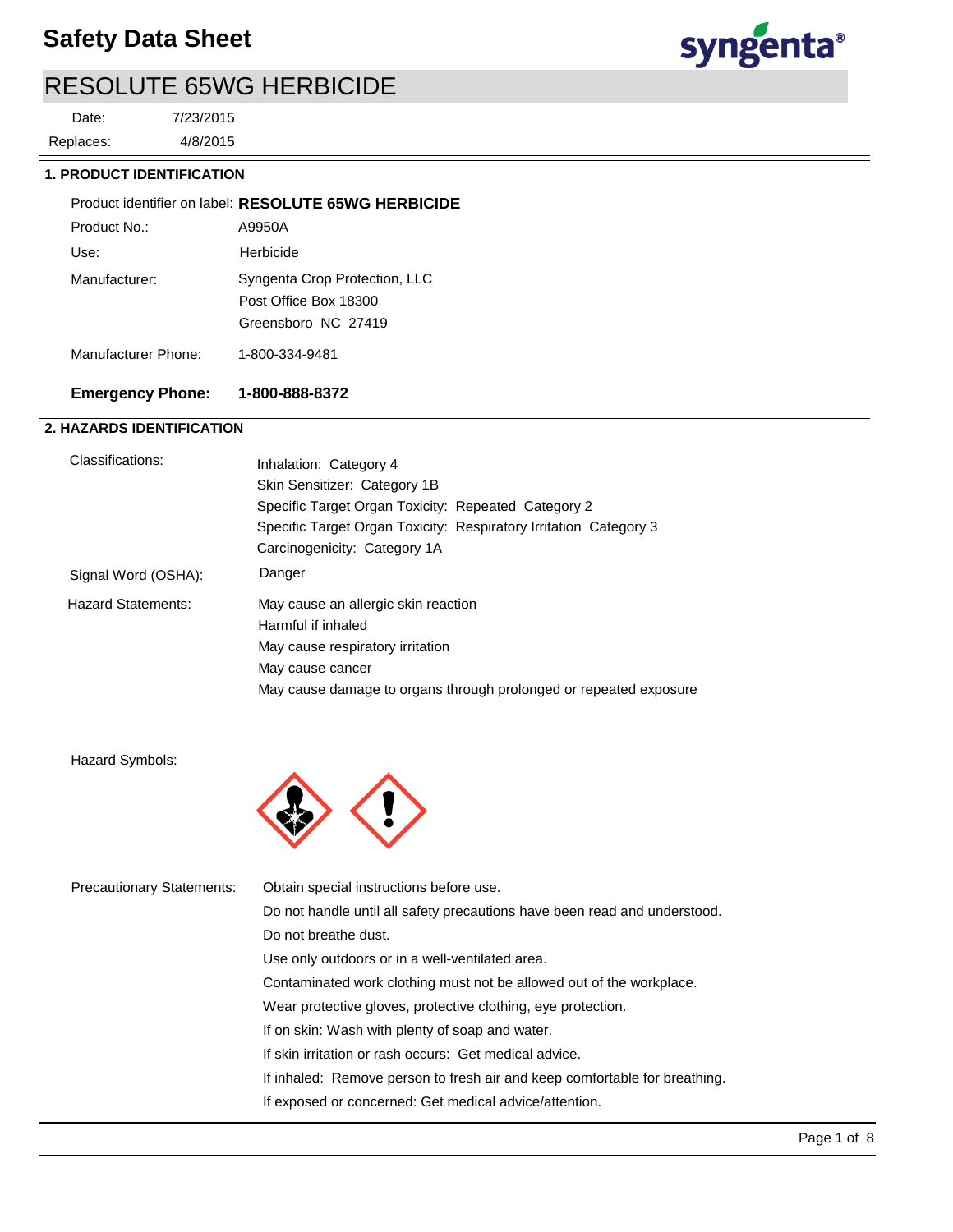

|           | 7/23/2015<br>Date:              |                                                                         |
|-----------|---------------------------------|-------------------------------------------------------------------------|
| Replaces: | 4/8/2015                        |                                                                         |
|           |                                 | Call a poison center, doctor or Syngenta if you feel unwell.            |
|           |                                 | See Section 4 First Aid Measures.                                       |
|           |                                 | Wash contaminated clothing before reuse.                                |
|           |                                 | Store locked up.                                                        |
|           |                                 | Dispose of contents and container in accordance with local regulations. |
|           | <b>Other Hazard Statements:</b> | May form combustible dust concentrations in air.                        |

### **3. COMPOSITION/INFORMATION ON INGREDIENTS**

| <b>Chemical Name</b>                                                      | Common Name                                 | <b>CAS Number</b>   | Concentration       |
|---------------------------------------------------------------------------|---------------------------------------------|---------------------|---------------------|
| Crystalline Silica, Quartz and Cristobalite                               | Crystalline Silica, Quartz and Cristobalite | 14808-60-7          | Trade Secret        |
| Kaolin Clay                                                               | Kaolin Clay                                 | 1332-58-7           | <b>Trade Secret</b> |
| Other ingredients                                                         | Other ingredients                           | <b>Trade Secret</b> | $<$ 35.0%           |
| N3, N3-Di-n-propyl-2,4-dinitro-6-<br>(trifluoromethyl)-m-phenylenediamine | Prodiamine                                  | 29091-21-2          | 65.0%               |

Ingredients not precisely identified are proprietary or non-hazardous. Values are not product specifications.

### **4. FIRST AID MEASURES**

Have the product container, label or Safety Data Sheet with you when calling Syngenta (800-888-8372), a poison contol center or doctor, or going for treatment.

- If swallowed: Call Syngenta (800-888-8372), a poison control center or doctor immediately for treatment advice. Do not give any liquid to the person. Do not induce vomiting unless told to do so after calling 800-888- 8372 or by a poison control center or doctor. Do not give anything by mouth to an unconscious person. Ingestion:
- If in eyes: Hold eye open and rinse slowly and gently with water for 15-20 minutes. Remove contact lenses, if present, after 5 minutes, then continue rinsing eye. Call Syngenta (800-888-8372), a poison control center or doctor for treatment advice. Eye Contact:
- If on skin or clothing: Take off contaminated clothing. Rinse skin immediately with plenty of water for 15-20 minutes. Call Syngenta (800-888-8372), a poison control center or doctor for treatment advice. Skin Contact:
- If inhaled: Move person to fresh air. If person is not breathing, call 911 or an ambulance, then give artificial respiration, preferably mouth-to-mouth if possible. Call Syngenta (800-888-8372), a poison control center or doctor for further treatment advice. Inhalation:

Most important symptoms/effects:

Allergic skin reaction

Respiratory irritation

Indication of immediate medical attention and special treatment needed:

There is no specific antidote if this product is ingested.

Treat symptomatically.

Persons suffering a temporary allergic reaction may respond to treatment with antihistamines or steroid creams and/or systemic steroids.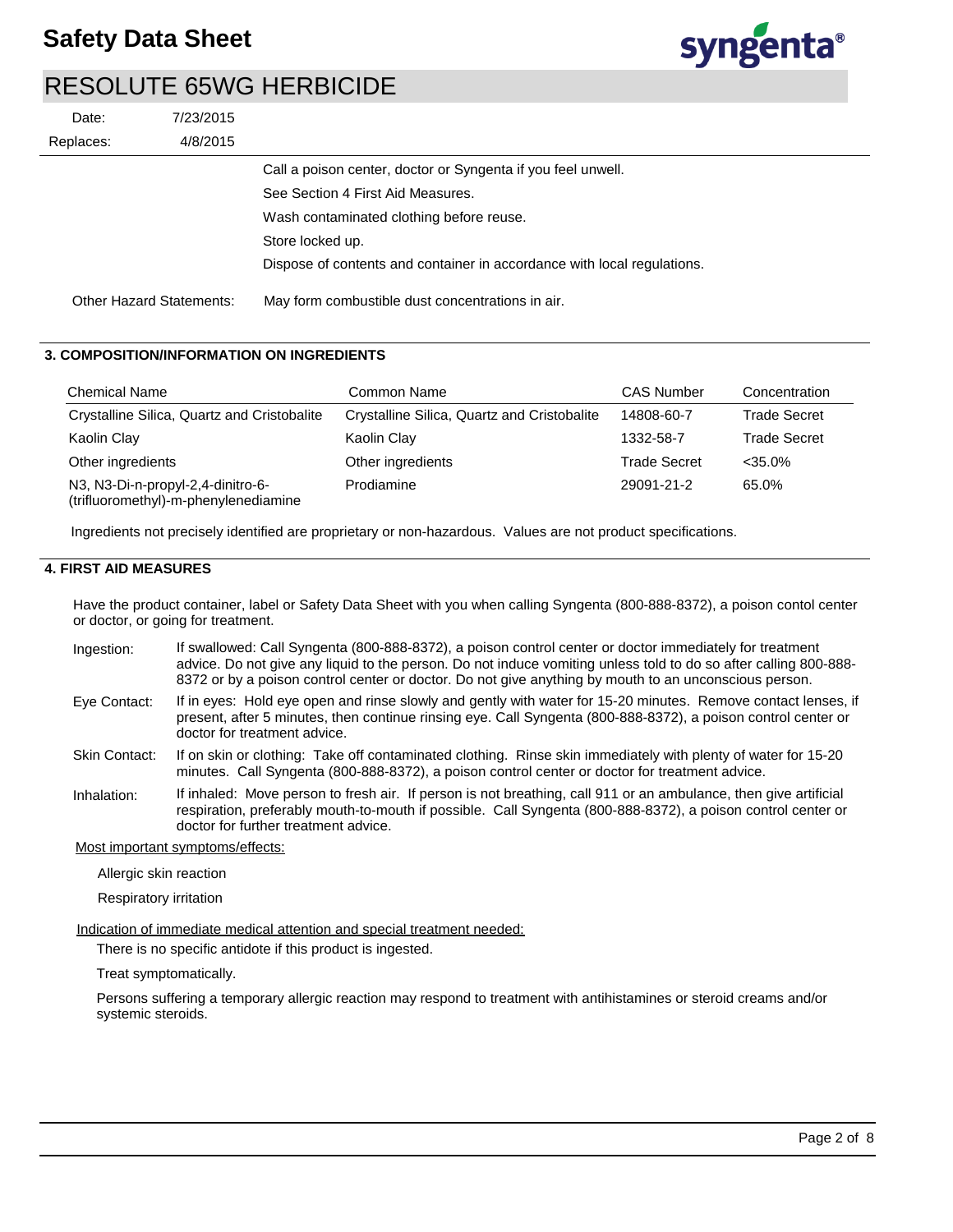

4/8/2015 7/23/2015 Replaces: Date:

### **5. FIRE FIGHTING MEASURES**

Suitable (and unsuitable) extinguishing media:

Use dry chemical, foam or CO2 extinguishing media. If water is used to fight fire, dike and collect runoff.

Specific Hazards:

This material is considered explosion class (Kst) 2.

Fire will spread by burning with flame.

During a fire, irritating and possibly toxic gases may be generated by thermal decomposition or combustion.

See also Sec. 7.

Special protective equipment and precautions for firefighters:

Wear full protective clothing and self-contained breathing apparatus. Evacuate nonessential personnel from the area to prevent human exposure to fire, smoke, fumes or products of combustion.

### **6. ACCIDENTAL RELEASE MEASURES**

Personal precautions, protective equipment, and emergency procedures:

Follow exposure controls/personal protection outlined in Section 8.

Methods and materials for containment and cleaning up:

Control the spill at its source. Contain the spill to prevent from spreading or contaminating soil or from entering sewage and drainage systems or any body of water. Clean up spills immediately, observing precautions outlined in Section 8. Sweep up material and place in a compatible disposal container. Scrub area with hard water detergent (e.g. commercial products such as Tide, Joy, Spic and Span). Pick up wash liquid with additional absorbent and place into compatible disposal container. Once all material is cleaned up and placed in a disposal container, seal container and arrange for disposition.

### **7. HANDLING AND STORAGE**

Precautions for safe handling:

This material is capable of forming flammable dust clouds in air, which, if ignited, can produce a dust cloud explosion. Flames, hot surfaces, mechanical sparks and electrostatic discharges can serve as ignition sources for this material. Electrical equipment should be compatible with the flammability characteristics of this material. The flammability characteristics will be made worse if the material contains traces of flammable solvents or is handled in the presence of flammable solvents.

Store the material in a well-ventilated, secure area out of reach of children and domestic animals. Do not store food, beverages or tobacco products in the storage area. Prevent eating, drinking, tobacco use, and cosmetic application in areas where there is a potential for exposure to the material. Wash thoroughly with soap and water after handling.

Conditions for safe storage, including any incompatibilities:

Store locked up.

### **8. EXPOSURE CONTROLS/PERSONAL PROTECTION**

**THE FOLLOWING RECOMMENDATIONS FOR EXPOSURE CONTROLS/PERSONAL PROTECTION ARE INTENDED FOR THE MANUFACTURE, FORMULATION AND PACKAGING OF THIS PRODUCT.** 

### **FOR COMMERCIAL APPLICATIONS AND/OR ON-FARM APPLICATIONS CONSULT THE PRODUCT LABEL.**

Occupational Exposure Limits:

| Chemical Name                  | OSHA PEL                        | <b>ACGIH TLV</b>       | Other                     | Source       |
|--------------------------------|---------------------------------|------------------------|---------------------------|--------------|
| Crystalline Silica, Quartz and | 10 mg/m <sup>3</sup> /(%SiO2+2) | $0.025 \text{ mg/m}^3$ | $0.05 \,\mathrm{mag/m^3}$ | <b>NIOSH</b> |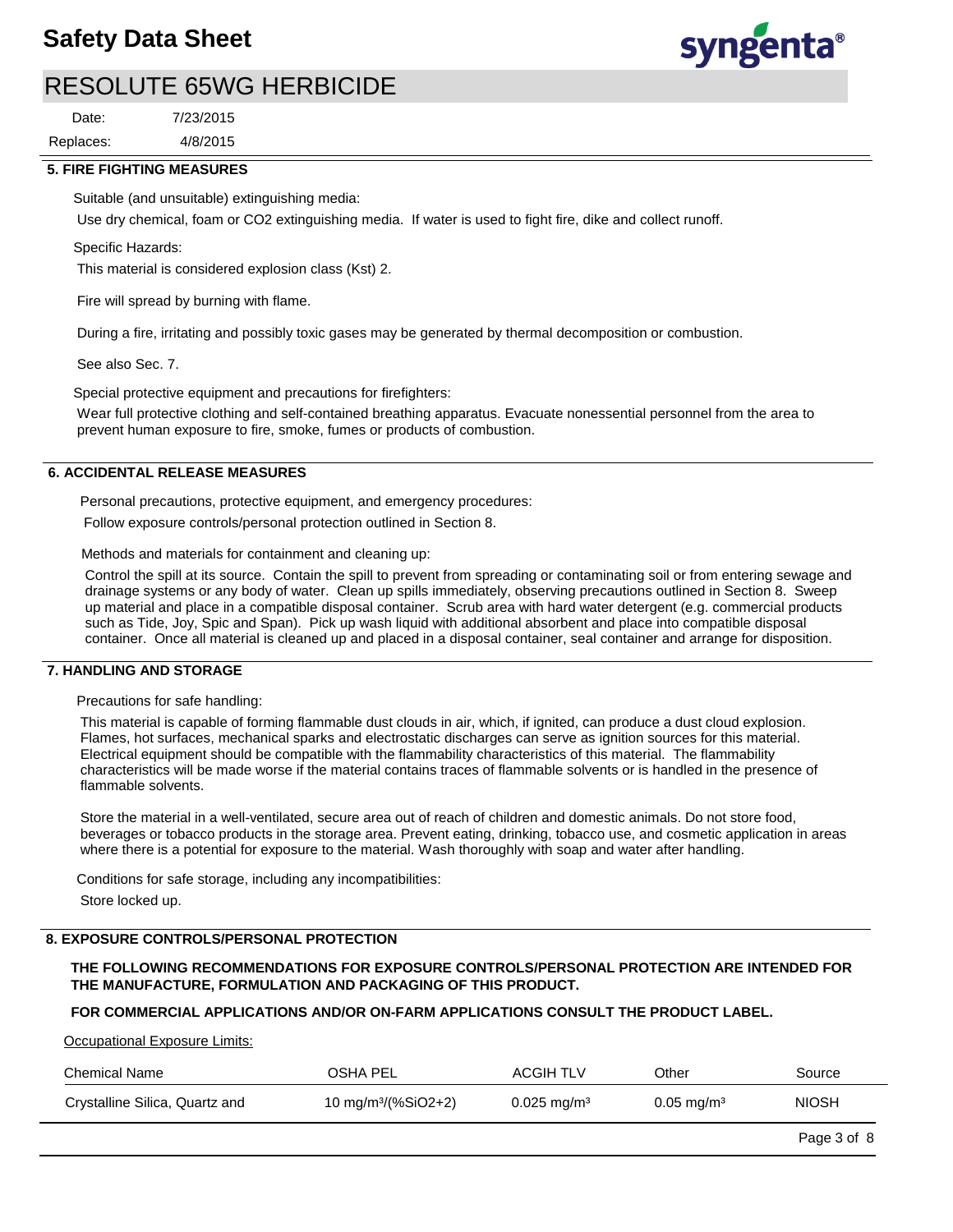

| Date:             | 7/23/2015 |                                                                           |                                         |                                                                   |                |
|-------------------|-----------|---------------------------------------------------------------------------|-----------------------------------------|-------------------------------------------------------------------|----------------|
| Replaces:         | 4/8/2015  |                                                                           |                                         |                                                                   |                |
| Cristobalite      |           | (respirable dust)                                                         | (respirable silica)                     | (respirable dust)                                                 |                |
| Kaolin Clay       |           | 15 mg/m <sup>3</sup> TWA (total); 5<br>mg/m <sup>3</sup> TWA (respirable) | 2 mg/m <sup>3</sup> TWA<br>(respirable) | 10 $mq/m3 TWA$<br>(total); $5 \text{ mg/m}^3$<br>TWA (respirable) | <b>NIOSH</b>   |
| Other ingredients |           | Not Applicable                                                            | Not Applicable                          | Not Applicable                                                    | Not Applicable |
| Prodiamine        |           | Not Established                                                           | Not Established                         | 5 mg/m <sup>3</sup> TWA                                           | Syngenta       |
|                   |           |                                                                           |                                         |                                                                   |                |

### Appropriate engineering controls:

Use effective engineering controls to comply with occupational exposure limits (if applicable).

#### Individual protection measures:

#### Ingestion:

Prevent eating, drinking, tobacco usage and cosmetic application in areas where there is a potential for exposure to the material. Wash thoroughly with soap and water after handling.

### Eye Contact:

Where eye contact is likely, use dust-proof chemical goggles.

#### Skin Contact:

Where contact is likely, wear chemical-resistant gloves (such as barrier laminate, butyl rubber, nitrile rubber, neoprene rubber, natural rubber, polyethylene, polyvinyl chloride [PVC] or Viton), coveralls, socks and chemical-resistant footwear.

#### Inhalation:

A particulate filter respirator may be necessary until effective engineering controls are installed to comply with occupational exposure limits. Use NIOSH certified respirator with any N, R, P or HE filter. Use a self-contained breathing apparatus in cases of emergency spills, when exposure levels are unknown, or under any circumstances where air-purifying respirators may not provide adequate protection.

### **9. PHYSICAL AND CHEMICAL PROPERTIES**

| Appearance: Yellow granules                                                                      |
|--------------------------------------------------------------------------------------------------|
| Odor: Odorless                                                                                   |
| Odor Threshold: Not Available                                                                    |
| pH: $8.0 - 9.5$ (5% in deionized water)                                                          |
| Melting point/freezing point: Not Available                                                      |
| Initial boiling point and boiling range: Not Applicable                                          |
| Flash Point (Test Method):<br>Not Applicable                                                     |
| Flammable Limits (% in Air):<br>Not Available                                                    |
| Flammability:<br>Combustible powder                                                              |
| $<$ 5.6 x 10(-6) mmHg @ 68°F (20°C)<br>Vapor Pressure: Prodiamine                                |
| Vapor Density: Not Available                                                                     |
| Relative Density: Bulk density: $0.577 - 0.689$ g/cm <sup>3</sup> ; $38 - 45$ lb/ft <sup>3</sup> |
| Solubility (ies): Prodiamine $0.013$ ppm $@$ 77°F (25°C)                                         |
| Partition coefficient: n-octanol/water: Not Available                                            |
| Autoignition Temperature: Not Available                                                          |
| Decomposition Temperature: Not Available                                                         |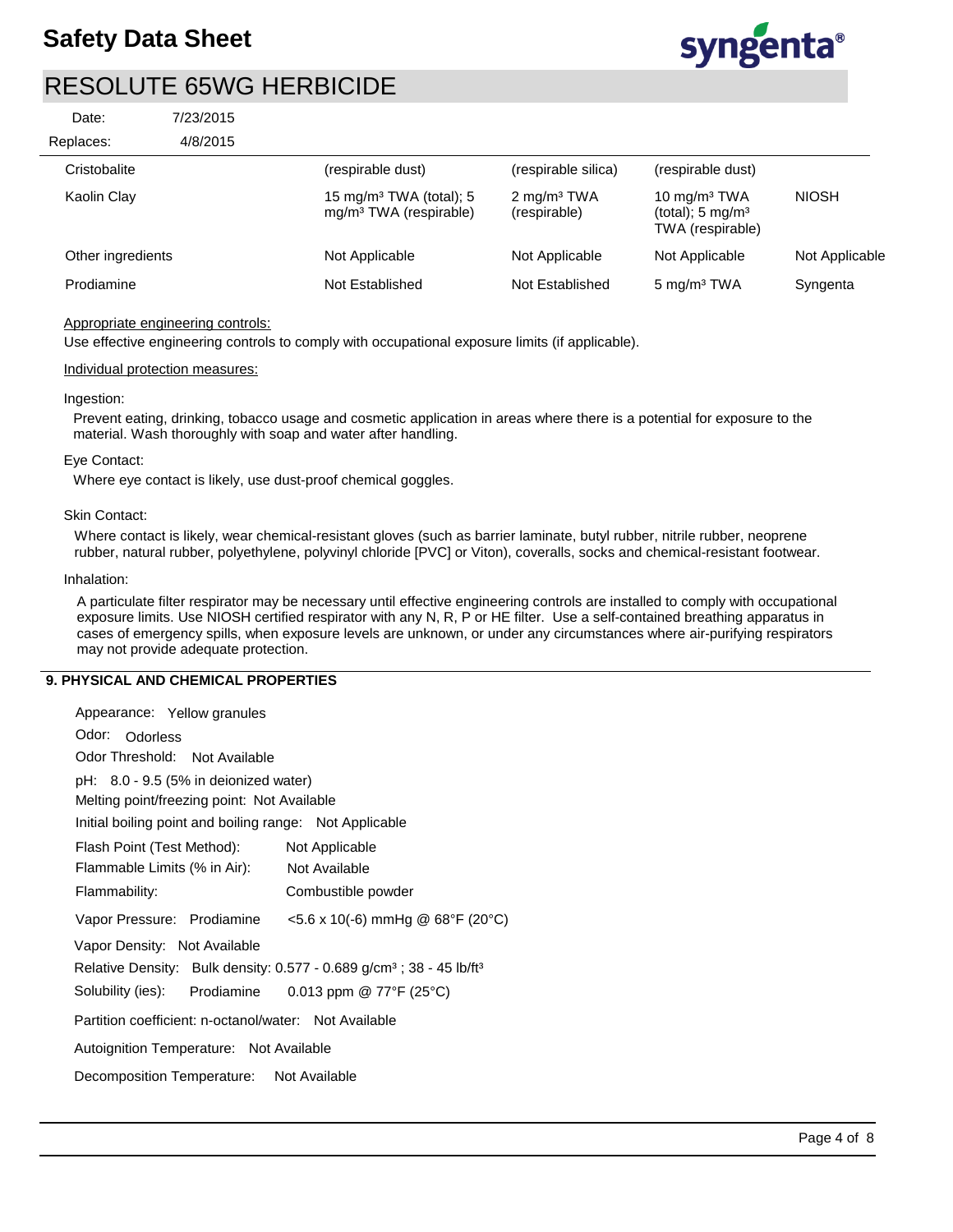

Replaces: Date:

4/8/2015 7/23/2015

Viscosity: Not Available

Other: None

### **10. STABILITY AND REACTIVITY**

Reactivity: Not reactive.

Chemical stability: Stable under normal use and storage conditions.

Possibility of hazardous reactions: Will not occur.

Conditions to Avoid: Thermal, mechanical and electrical ignition sources.

Incompatible materials: None known.

Hazardous Decomposition Products: None known.

### **11. TOXICOLOGICAL INFORMATION**

**Health effects information** 

Likely routes of exposure: Dermal, Inhalation

Symptoms of exposure: Respiratory irritation

Delayed, immediate and chronic effects of exposure: Possible carcinogenicity, Allergic skin reaction, Respiratory irritation

### Numerical measures of toxicity (acute toxicity/irritation studies (finished product))

| Ingestion:                 | Oral (LD50 Rat):                    | > 5000 mg/kg body weight |
|----------------------------|-------------------------------------|--------------------------|
| Dermal:                    | Dermal (LD50 Rat):                  | > 2000 mg/kg body weight |
| Inhalation:                | Inhalation (LC50 Rat):              | 1.81 mg/l air - 4 hours  |
| Eye Contact:               | Mildly Irritating (Rabbit)          |                          |
| Skin Contact:              | Practically Non-Irritating (Rabbit) |                          |
| <b>Skin Sensitization:</b> | Sensitizing (Guinea Pig)            |                          |

#### Reproductive/Developmental Effects

Prodiamine: Fetal toxicity at high dose levels (rats); developmental and maternal toxicity observed at 1g/kg/day. These were congenital anomalies occurring in test and control animals that are not considered to be treatment related.

#### Chronic/Subchronic Toxicity Studies

Prodiamine: Liver (alteration and enlargement) and thyroid effects (hormone imbalances) at high dose levels (rats); decreased body weight gains.

#### **Carcinogenicity**

Prodiamine: Possible human carcinogen based on limited animal evidence in the absence of human data. Information is insufficient for classification.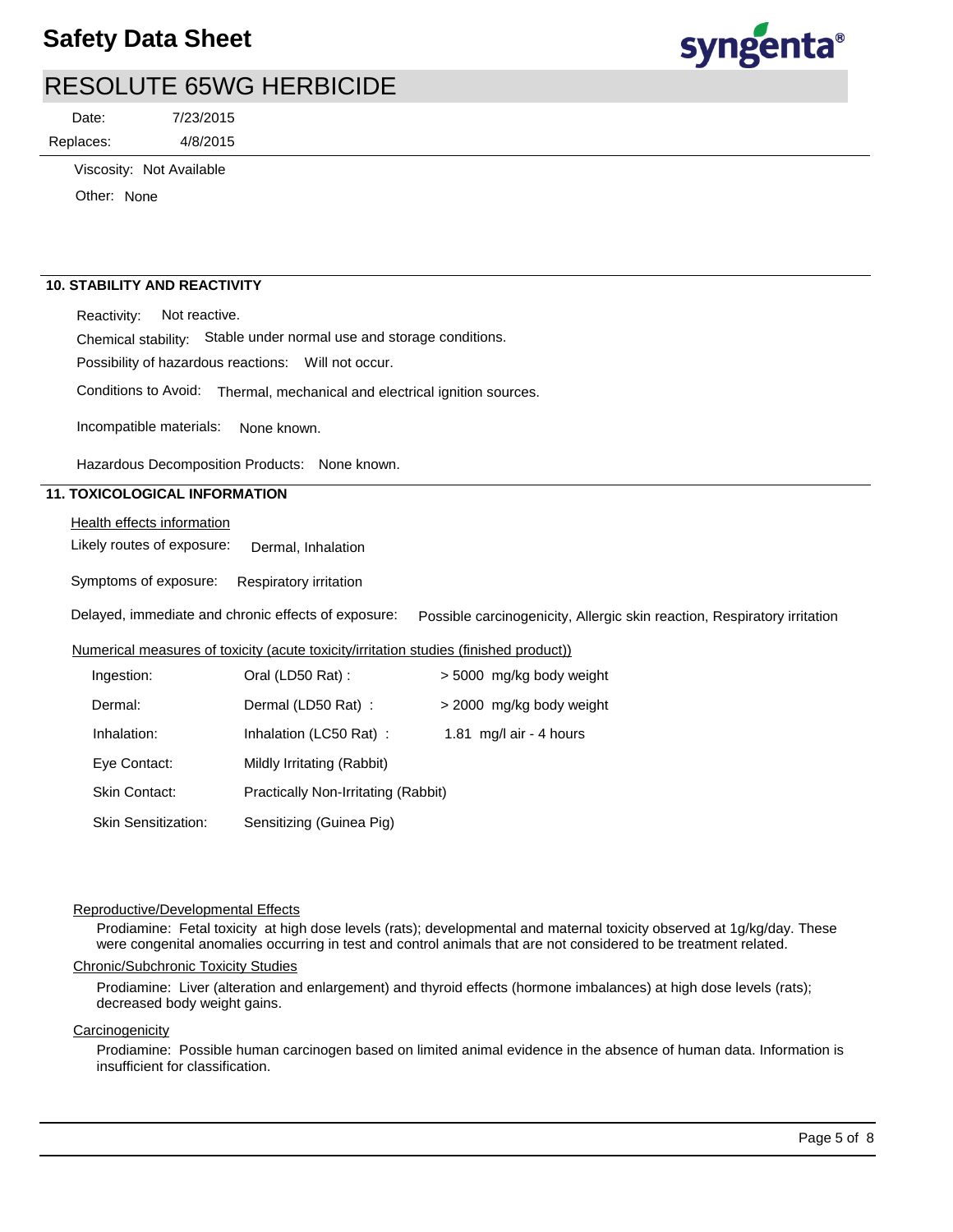

7/23/2015  $\mathsf{R}$ Date:

| 4/8/2015<br>Replaces:                                                     |                                                                                                                                                                                                            |
|---------------------------------------------------------------------------|------------------------------------------------------------------------------------------------------------------------------------------------------------------------------------------------------------|
| Chemical Name                                                             | NTP/IARC/OSHA Carcinogen                                                                                                                                                                                   |
| Crystalline Silica, Quartz and Cristobalite                               | IARC 1; ACGIH A2                                                                                                                                                                                           |
| Kaolin Clay                                                               | No                                                                                                                                                                                                         |
| Other ingredients                                                         | <b>No</b>                                                                                                                                                                                                  |
| N3, N3-Di-n-propyl-2,4-dinitro-6-<br>(trifluoromethyl)-m-phenylenediamine | <b>No</b>                                                                                                                                                                                                  |
| <b>Other Toxicity Information</b>                                         |                                                                                                                                                                                                            |
| None                                                                      |                                                                                                                                                                                                            |
| <b>Toxicity of Other Components</b>                                       |                                                                                                                                                                                                            |
| Crystalline Silica, Quartz and Cristobalite                               |                                                                                                                                                                                                            |
|                                                                           | Chronic inhalation exposure to crystalline silica is known to cause silicosis and pulmonary fibrosis in humans.<br>Experimental animals exposed to crystalline silica developed respiratory tract cancers. |
| Kaolin Clay                                                               |                                                                                                                                                                                                            |
| May cause eye and respiratory tract irritation.                           | Long-term exposure to high concentrations of this dust may produce x-ray evidence of dust in the lungs.<br>Continued long-term exposure may affect respiratory function in some individuals.               |
| Other ingredients                                                         |                                                                                                                                                                                                            |
| Not Applicable                                                            |                                                                                                                                                                                                            |
| <b>Target Organs</b>                                                      |                                                                                                                                                                                                            |
| <b>Active Ingredients</b>                                                 |                                                                                                                                                                                                            |
| Prodiamine:                                                               | Liver, thyroid                                                                                                                                                                                             |
| Inert Ingredients                                                         |                                                                                                                                                                                                            |
| Crystalline Silica, Quartz and<br>Cristobalite:                           | <b>Respiratory tract</b>                                                                                                                                                                                   |
| Kaolin Clay:                                                              | Eye, respiratory tract, lung                                                                                                                                                                               |
| Other ingredients:                                                        | Not Applicable                                                                                                                                                                                             |
| <b>12. ECOLOGICAL INFORMATION</b>                                         |                                                                                                                                                                                                            |
| <b>Eco-Acute Toxicity</b>                                                 |                                                                                                                                                                                                            |
| Prodiamine:                                                               |                                                                                                                                                                                                            |
| Fish (Bluegill Sunfish) 96-hour LC50 > 552 ppb                            |                                                                                                                                                                                                            |
| Invertebrate (Water Flea) Daphnia Magna 48-hour EC50 > 83 ppb             |                                                                                                                                                                                                            |
| Bird (Bobwhite Quail) 14-day LD50 > 2250 mg/kg                            |                                                                                                                                                                                                            |

Environmental Fate

Prodiamine:

The information presented here is for the active ingredient, prodiamine. Does not bioaccumulate. Persistent in soil. Stable in water. Immobile in soil. Sinks in water (after 24 h).

### **13. DISPOSAL CONSIDERATIONS**

Disposal:

Do not reuse product containers. Dispose of product containers, waste containers, and residues according to local, state, and federal health and environmental regulations.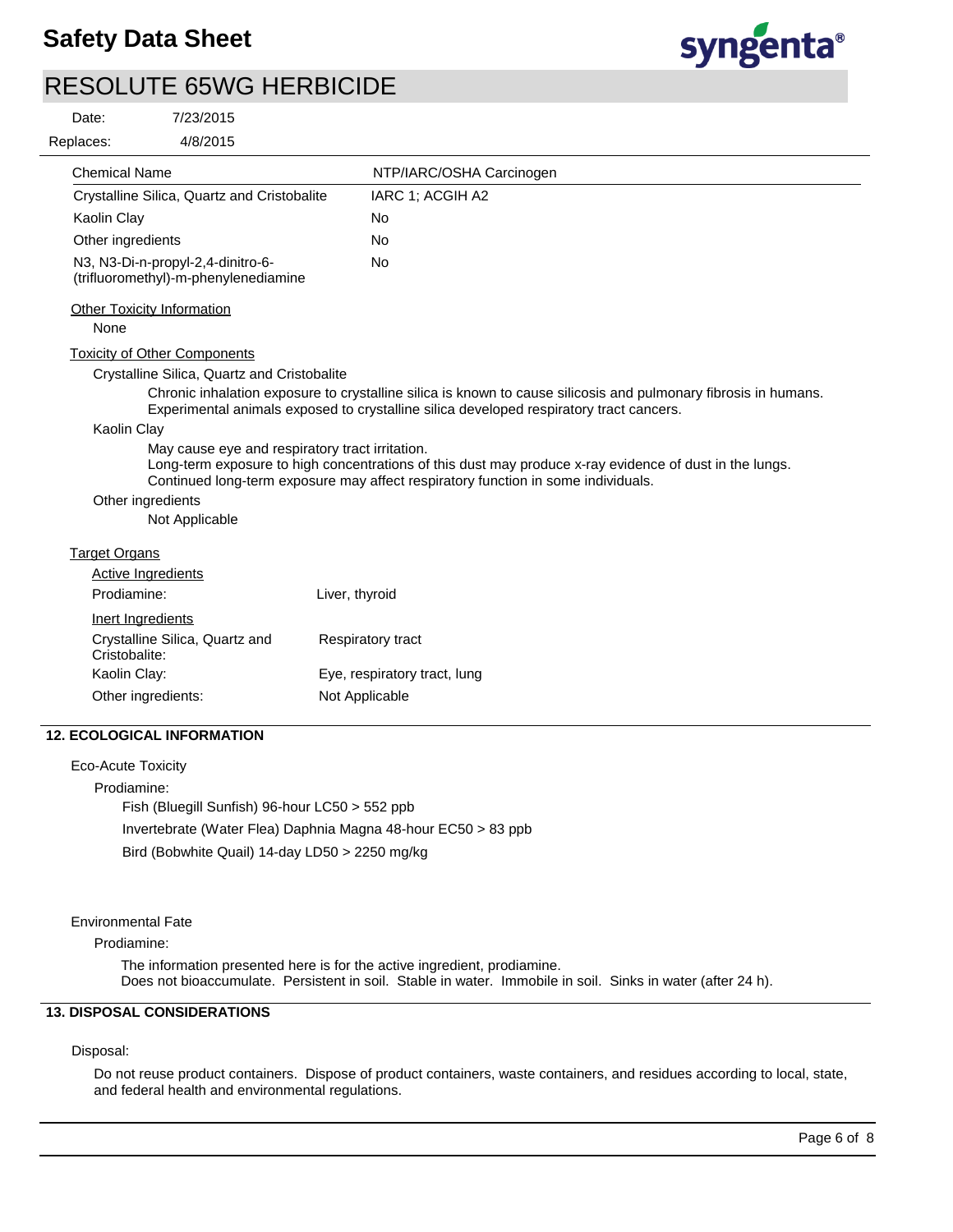## **Safety Data Sheet**



## RESOLUTE 65WG HERBICIDE

Date:

4/8/2015 7/23/2015 Replaces:

> Characteristic Waste: Not Applicable Listed Waste: Not Applicable

### **14. TRANSPORT INFORMATION**

DOT Classification

Ground Transport - NAFTA Not regulated

#### **Comments**

Water Transport - International Proper Shipping Name: Environmentally Hazardous Substance, Solid, N.O.S. (Prodiamine), Marine Pollutant Hazard Class: Class 9 Identification Number: UN 3077 Packing Group: PG III

Air Transport Proper Shipping Name: Environmentally Hazardous Substance, Solid, N.O.S. (Prodiamine) Hazard Class: Class 9 Identification Number: UN 3077 Packing Group: PG III

### **15. REGULATORY INFORMATION**

#### Pesticide Registration:

This chemical is a pesticide product registered by the Environmental Protection Agency and is subject to certain labeling requirements under federal pesticide law. These requirements differ from the classification criteria and hazard information required for safety data sheets, and for workplace labels of non-pesticide chemicals. Following is the hazard information as required on the pesticide label:

Caution: Harmful if inhaled or absorbed through the skin. Avoid contact with skin, eyes, or clothing. Avoid breathing dust. Prolonged or frequently repeated skin contact may cause allergic reactions in some individuals.

EPA Registration Number(s):

100-834

EPCRA SARA Title III Classification:

| Section 311/312 Hazard Classes: | Acute Health Hazard   |
|---------------------------------|-----------------------|
|                                 | Chronic Health Hazard |
|                                 | Fire Hazard           |
|                                 | Reactive Hazard       |

Section 313 Toxic Chemicals: None

#### California Proposition 65:

This product contains trace amounts of chemicals known to the State of California to cause cancer as unintended impurities resulting from other entities' manufacturing or processing operations which Syngenta cannot control.

RCRA Hazardous Waste Classification (40 CFR 261): Not Applicable TSCA Status: CERCLA/SARA 304 Reportable Quantity (RQ): None